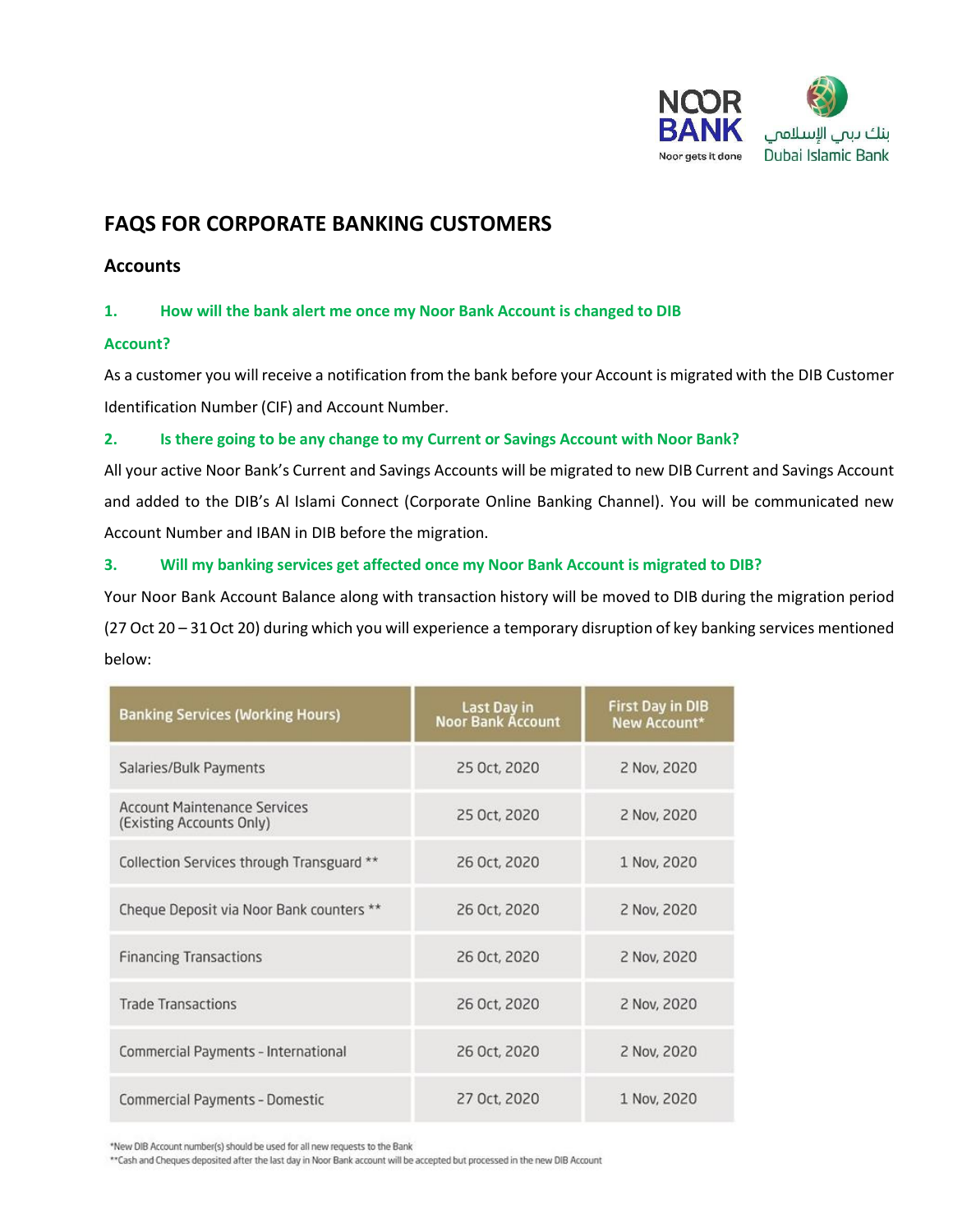

We request you to process all your payments and services from your Noor Bank Account before or after the migration period to keep the disruption to your banking needs to a minimum.

## **4. How will I receive my profit in my Noor Bank Account during the migration activity?**

Your expected profit up to Sep 20 will be credited in your Noor Bank Account before migration. The expected profit as at Oct 20 will be credited in your DIB Account as per the applicable DIB corporate Savings Account product and will then continue seamlessly.

## **5. Will I receive my new DIB Cheque book?**

Your existing Noor Bank cheque will continue to be valid after migration is completed and we will continue to honour cheques issued after 1 Nov 20 for up to 60 days. We request you to apply and start using your new DIB cheque book by 31 Dec 20.

#### **6. What happens to our issued cheques of Noor Bank?**

Your valid Noor Bank cheques will continue to be honoured upon presentation and in line with banking practices

#### **7. Will change of Account number impact payments coming in?**

Payments routed to the Noor Bank Account number will be credited to your DIB Account from 1 Nov 20 onwards with no impact. Change of Account number will not impact your operations with the Bank. We however recommend you to share your new DIB Account Number / IBAN with your business partners to ensure updated information is available to your business partners

## **8. What happens to our Account operating instructions stored with Noor Bank?**

They will be migrated seamlessly along with your bank Account to DIB and continue to be operative after migrating into DIB.

## **Corporate Facilities & Structured Products**

## **9. What happens to my financing facilities already approved and utilized at Noor Bank?**

Your existing finance contract(s) with Noor Bank will be migrated to DIB in a seamless manner and the financing facilities that have been advised to you will continue to be effective. You will receive letter from Noor Bank confirming your DIB Account details (after migration from Noor Bank to DIB). Any amendment required in documentation to meet Sharia requirements in DIB will be shared with you by relevant RM.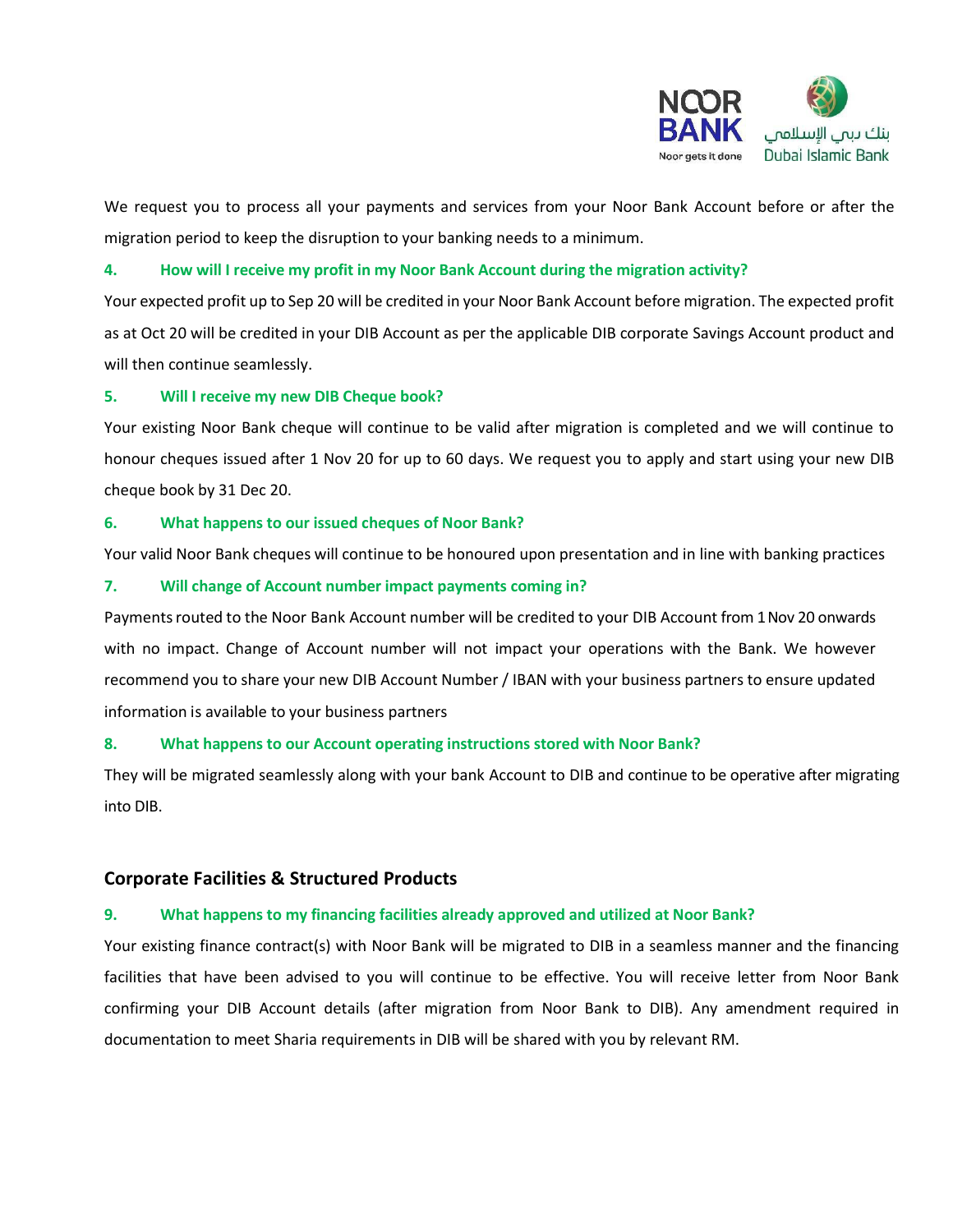

# **10. What happens to the collateral / security I have placed with Noor Bank and the guarantees I have provided?**

All collateral / security provided to Noor Bank will migrate to DIB and we are already liaising with the relevant security registries to transfer this as part of the migration in a seamless manner. Your RM will get in touch with you if there are any documentation requirements to be fulfilled as part of this migration exercise. Similarly, the benefit of guarantees issued to Noor Bank will be passed on to DIB without the need to execute new documentation.

## **11. Is there any cost to be borne by customer for transfer of exposures / collateral?**

No - you will not have to bear any additional costs relating to transfer of collateral or exposure

## **12. What happens to outstanding LCs / LGs?**

LCs already issued through Noor Bank counters shall remain in full force and effect and LCs shall be settled on the respective maturity date as per agreed arrangement (i.e. settlement in cash or through approved financing arrangement). You will be notified when documents are received and payments are due under existing LC arrangements. Similarly, Guarantees already issued through Noor Bank counters shall remain in full force and effect. If there is any claim then same shall be honored by DIB.

## **13. What happens to claims already lodged under trade instrument?**

If claim is already lodged through Noor Bank then when funds are received, you will be notified as per normal process. Funds when received will be credited directly into your new DIB Account.

## **14. What happens to my existing Accounts where I keep receiving funds from third parties?**

Your Noor Bank Account will be converted into DIB Account and new Account numbers shall be advised to you in due course. You will need to advise these new Account numbers to all counterparties remitting funds directly into your Account and also use them when sending any instructions to the bank. If funds are received with your old Noor Bank Account reference/number, we will ensure they are automatically credited to the new DIB Account for a period of 60 days. We recommend that you inform all third parties to start remitting the funds to the new Account from 1st Nov2020.

## **15. We have Wakala / Structured Deposit with Noor Bank. What will happen to our portfolio?**

All Wakala / Structured Deposits placed with Noor Bank will be migrated to DIB without any changes in terms and conditions (including expected profit rate and maturity).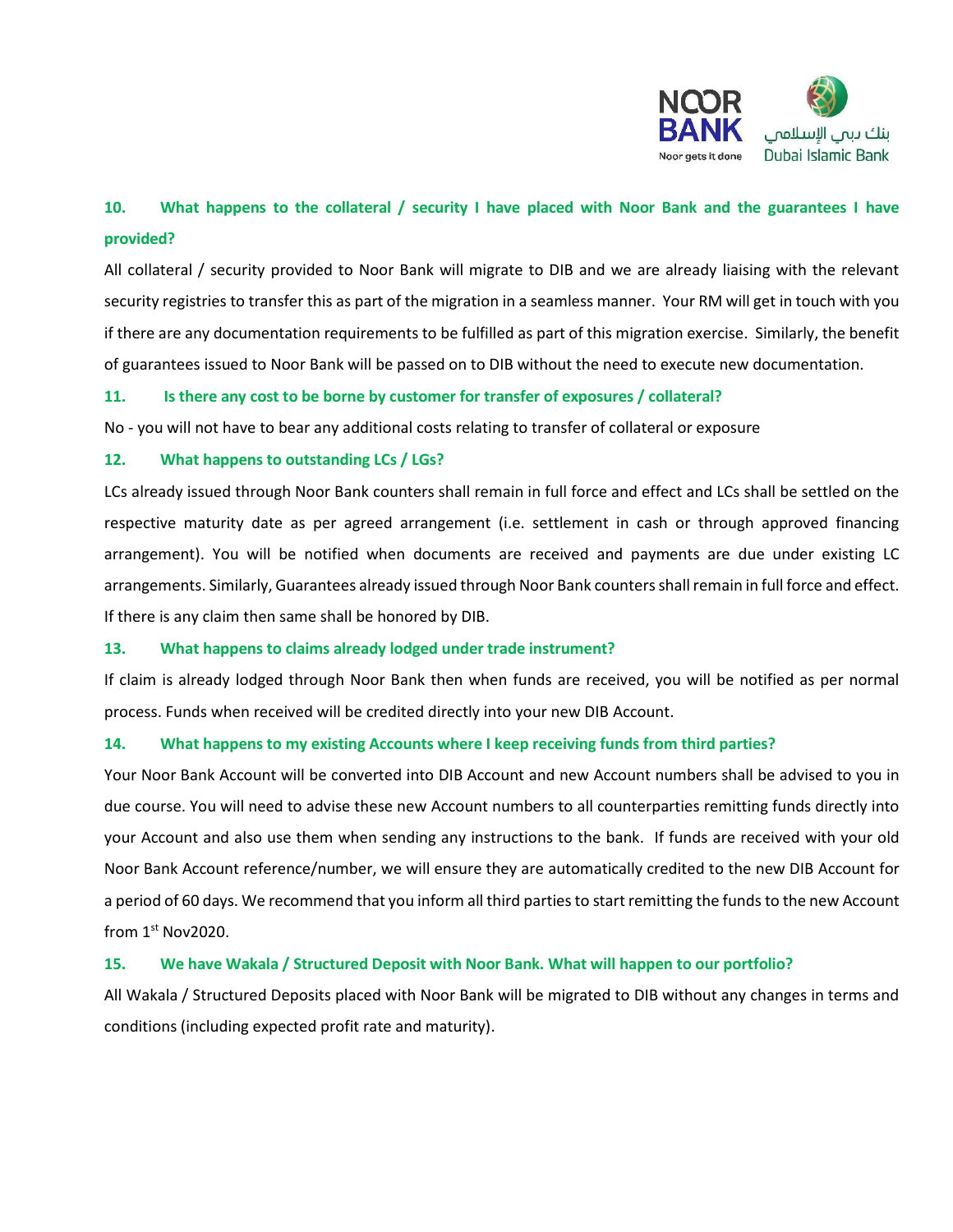

## **16. We have Sukuk/ Investment Products with Noor Bank. What will happen to our portfolio?**

If you have availed a Sukuk product Via Noor Bank, post the acquisition of Noor Bank by Dubai Islamic Bank, all obligations of the agreements that Noor Bank has entered will be irrevocably and unconditionally assigned to DIB. Where required, you will be contacted by the Relationship Managers to have your relationship formerly transferred to DIB. You will be required to sign a custodial agreement.

## **Corporate Online Banking**

## **17. What happens to the Corporate Online Banking access in Noor Bank?**

With Account migration to DIB, you will be provided access to DIB's Al Islami Corporate Online Banking platform and Noor Bank's Corporate Online Banking will no longer be available to you. Further information will be provided to each user in the corporate including on-boarding guidelines for one-time registration, however you can visit the below link to familiarize yourself with the platform's capabilities and customer experience. [https://alislamiconnect.alislami.ae/iportalweb/iportal/Flash\\_Demo/index.html](https://alislamiconnect.alislami.ae/iportalweb/iportal/Flash_Demo/index.html)

#### **18. Do I need a new user ID and password?**

Most users will be able to use the existing user ID in Noor Bank however the users who will require a new user ID will be informed about the new credentials at the time of on-boarding. Each user will receive a one-time password on the registered email with Noor Bank for first login.

## **19. What happens to my Current RSA Devices?**

For initiators, there is no device required to register and use. For authorisers, the RSA device/App will be replaced with VASCO Mobile App and all authorisers will need to activate this before authorising any payments on Al Islami Connect.

## **20. What happens to my limits on online banking?**

Your Current approval limits on Noor Bank Corporate Online Banking platform will migrate to DIB's Al Islami Corporate Online Banking.

## **21. What happens to my beneficiary details?**

All beneficiary details will be migrated to Al Islami Connect Service